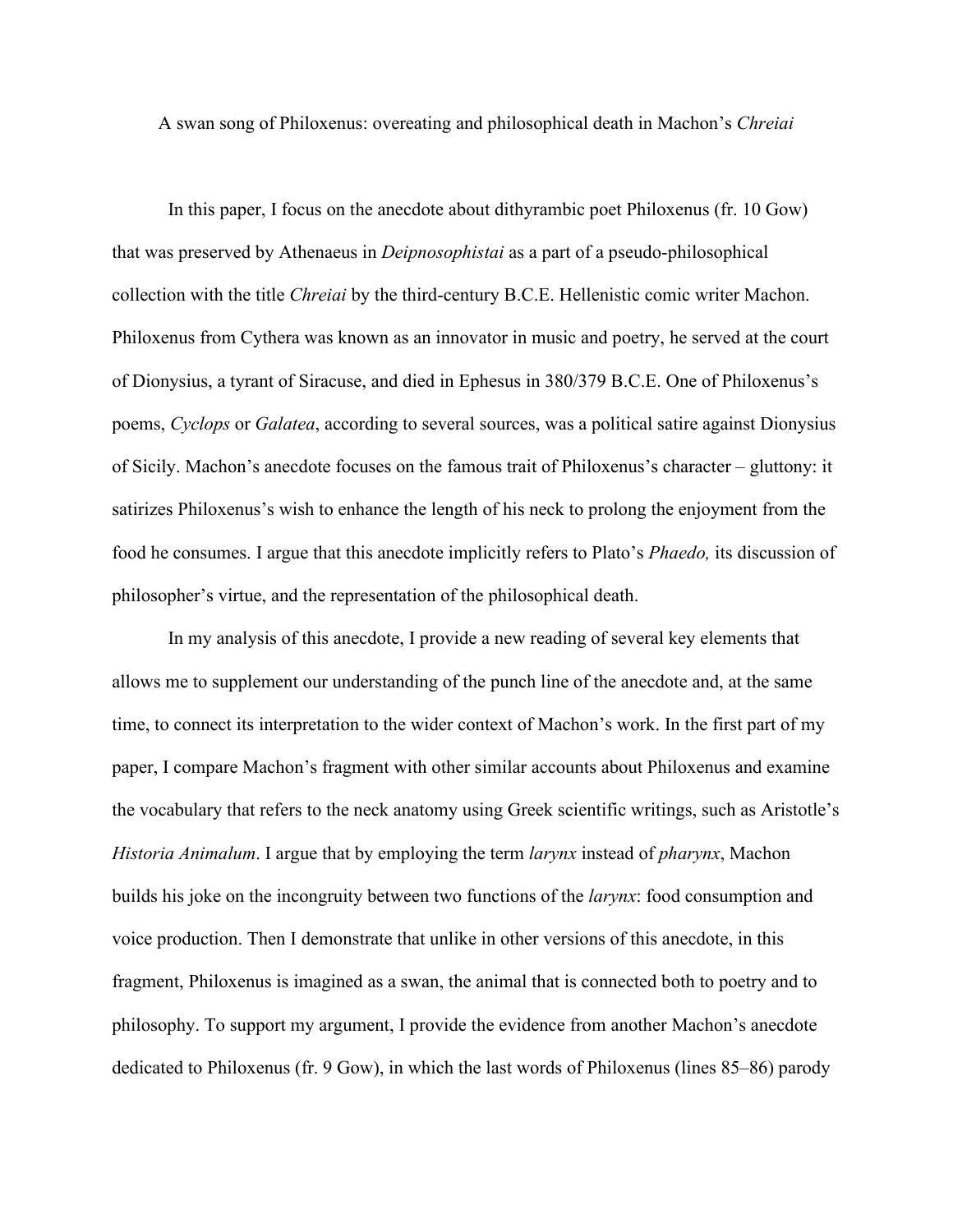the last words of Socrates, philosopher's "last song", as transmitted by Plato in *Phaedo*. Thus, I interpret the humor of this fragment as based on the incongruity between Philoxenus's wish and its purpose: instead of producing a beautiful and meaningful song, Philoxenus plans to use his newly acquired throat to satisfy his desires. At the same time, I suggest, this anecdote reflects the fact that Philoxenus's gourmet habits embody his art: besides the well-known *Cyclops* poem, he also wrote a poem with the title *Deipnon* ("Dinner party") which in a form of a dithyrambic poem celebrates lavish symposium.

With my analysis of this anecdote, I supplement the reading proposed by Pauline LeVen in the monograph *The Many-Headed Muse: Tradition and Innovation in late Classical Greek Lyric Poetry*. LeVen argues that "the phantasy of a monstrous throat allowing endless mélange to enhance pleasure echoes commentaries on New Music and its practice as presented by conservative critics" (2014: 123). LeVen's interpretation also takes a political turn: the image of Philoxenus created by Machon with the emphasis on the grotesque body, bodily functions, and satisfaction of lower desires, opposes the image of elitist symposiast and inverts the values that would characterize the ideal citizen: self-restraint and self-control. My analysis of Machon's parody of philosophical *topoi* takes LeVen's argument even further. By juxtaposing Philoxenus and Socrates, Machon creates an alternative image of a professional of intellectual labor whose body becomes a tool to take control over his own fate. Being a critic of the tyrant of Syracuse, I argue, Machon's Philoxenus parodies Plato's experience of royal service and simultaneously reflects on Machon's troubles at the court of Demetrius Poliorcetes (or his son Antigonus Gonatas) that forced him to flee Athens and move to Alexandria under the Ptolemaic patronage.